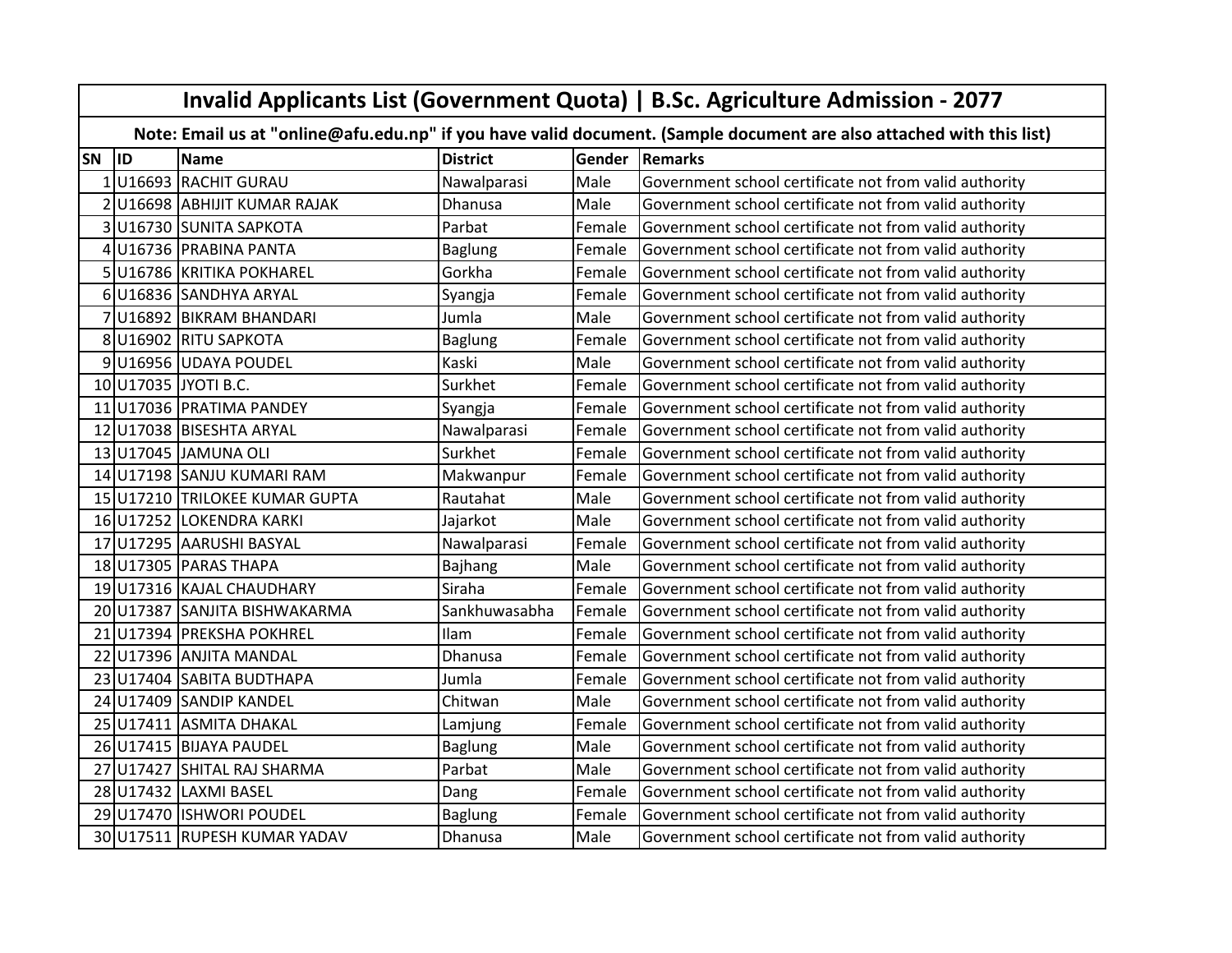|    | 31 U17523 SHUSHIL BASNET          | Kalikot        | Male   | Government school certificate not from valid authority |
|----|-----------------------------------|----------------|--------|--------------------------------------------------------|
|    | 32 U17527 ABINASH MISHRA          | Tanahun        | Male   | Government school certificate not from valid authority |
|    | 33 U17552 HEMRAJ TIMILSAINA       | Achham         | Male   | Government school certificate not from valid authority |
|    | 34 U17638 BHUPAL BASNET           | Gulmi          | Male   | Government school certificate not from valid authority |
|    | 35 U17643 PRAKRITI TAMANG         | Morang         | Female | Government school certificate not from valid authority |
|    | 36 U17687 SANDIPA THAPA           | Gorkha         | Female | Government school certificate not from valid authority |
|    | 37 U17691 LAXMI DEVI SHARMA       | Chitwan        | Female | Government school certificate not from valid authority |
|    | 38 U17695 SABNAM CHAUDHARY        | Chitwan        | Male   | Government school certificate not from valid authority |
|    | 39 U17709 RACHANA KARKI           | Dhanusa        | Female | Government school certificate not from valid authority |
|    | 40 U17722 SEEMA BHATT             | Kanchanpur     | Female | Government school certificate not from valid authority |
|    | 41 U17723 SWETA RAY               | Dhanusa        | Female | Government school certificate not from valid authority |
| 42 | U17732 JJAYA BAHADUR REGAMI MAGAR | Dailekh        | Male   | Government school certificate not from valid authority |
|    | 43 U17741 PUJA YADAV              | Mahottari      | Female | Government school certificate not from valid authority |
|    | 44 U17757 SANUMAYA SHAHI          | Humla          | Female | Government school certificate not from valid authority |
|    | 45 U17769 SAMIKSHYA KOIRALA       | Syangja        | Female | Government school certificate not from valid authority |
|    | 46 U17779 SHYAM BAHADUR DHARALA   | Dolpa          | Male   | Government school certificate not from valid authority |
|    | 47 U17799 BIPISHA SHARMA          | Parbat         | Female | Government school certificate not from valid authority |
|    | 48 U17817 LAKSHMAN KUMAR YADAV    | Siraha         | Male   | Government school certificate not from valid authority |
|    | 49 U17835 JUNA SUBEDI             | Chitwan        | Female | Government school certificate not from valid authority |
|    | 50 U17838 NABIN BOHARA            | Bajhang        | Male   | Government school certificate not from valid authority |
|    | 51 U17848 ASHWANI KUMAR JHA       | Siraha         | Male   | Government school certificate not from valid authority |
|    | 52 U17896 SOBAN BOHORA            | Humla          | Male   | Government school certificate not from valid authority |
|    | 53 U17931 ASHOK GHIMIRE           | Gulmi          | Male   | Government school certificate not from valid authority |
|    | 54 U17942 ABINA PANDEY            | <b>Baglung</b> | Female | Government school certificate not from valid authority |
|    | 55 U17945 CHARCHIL B.K            | <b>Baglung</b> | Male   | Government school certificate not from valid authority |
|    | 56 U17960 KHAGENDRA PRASAD BHATTA | Kailali        | Male   | Government school certificate not from valid authority |
|    | 57 U17992 RITU ARYAL              | Pyuthan        | Female | Government school certificate not from valid authority |
|    | 58 U17997 MANISHA SHAHI           | Mugu           | Female | Government school certificate not from valid authority |
|    | 59 U18047 GARIMA SHRESTHA         | Chitwan        | Female | Government school certificate not from valid authority |
|    | 60 U18058 SANTOSIKA TAMANG        | Chitwan        | Female | Government school certificate not from valid authority |
| 61 | U18062 DHAN KUMARI PULAMI MAGAR   | Udayapur       | Female | Government school certificate not from valid authority |
|    | 62 U18104 ANUP KUMAR KURMI        | Kapilvastu     | Male   | Government school certificate not from valid authority |
|    | 63 U18109 KUSUM SAPKOTA           | Syangja        | Female | Government school certificate not from valid authority |
|    | 64 U18134 MAHADEV TIWARI          | Parbat         | Male   | Government school certificate not from valid authority |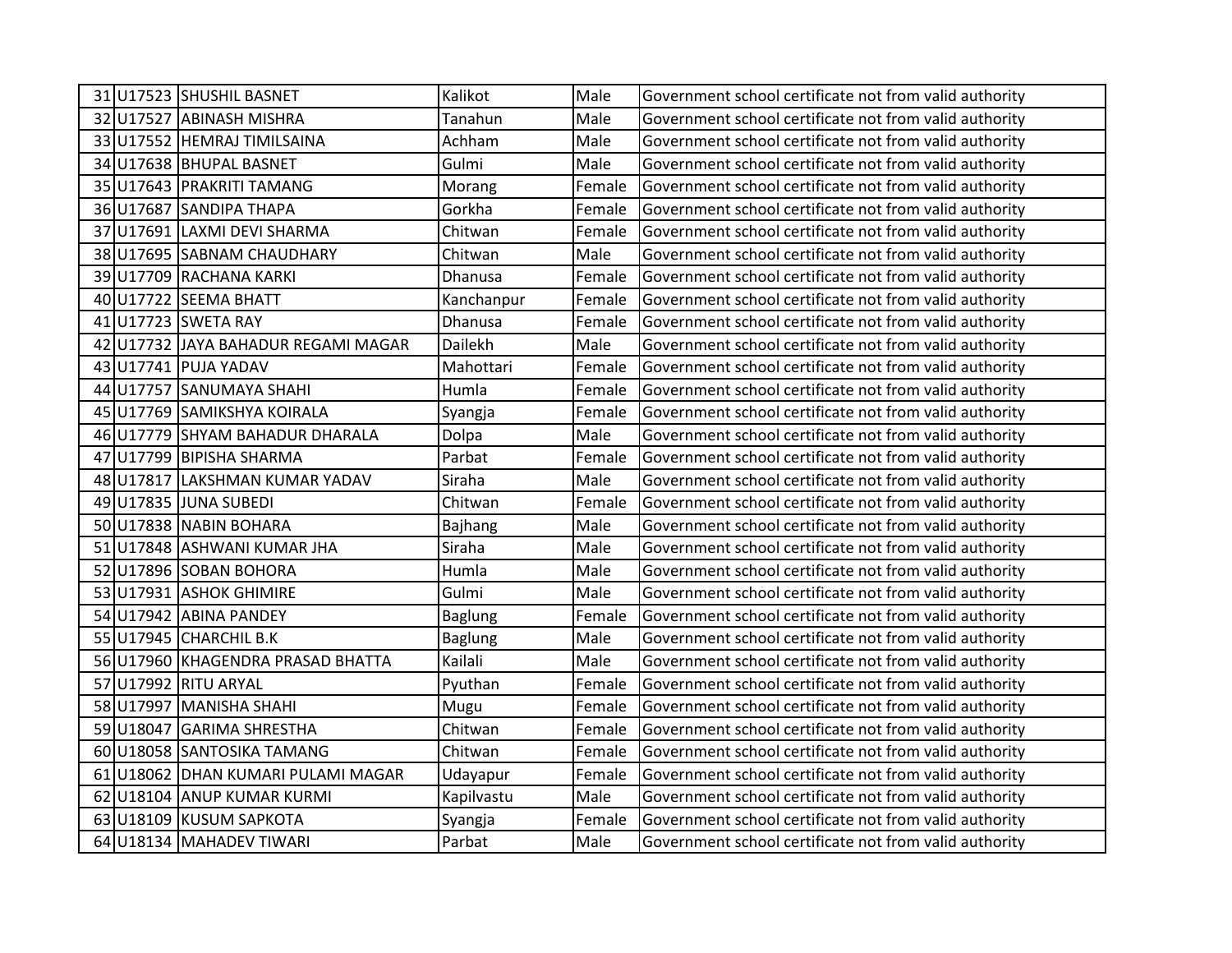|  | 65 U18174 PRADIP DANGI CHHETRI   | Bardiya        | Male   | Government school certificate not from valid authority |
|--|----------------------------------|----------------|--------|--------------------------------------------------------|
|  | 66 U18210 RASMI ADHIKARI         | Tanahun        | Female | Government school certificate not from valid authority |
|  | 67 U18218 BINITA SHRESTHA        | Sindhuli       | Female | Government school certificate not from valid authority |
|  | 68 U18226 AAYUSHMA SAPKOTA       | Chitwan        | Female | Government school certificate not from valid authority |
|  | 69 U18254 ANJANI KUMARI          | Mahottari      | Female | Government school certificate not from valid authority |
|  | 70 U18271 SHAILENDRA KUMAR YADAV | Siraha         | Male   | Government school certificate not from valid authority |
|  | 71 U18275 AKRITI KHANIYA         | Lamjung        | Female | Government school certificate not from valid authority |
|  | 72 U18284 SUDHIRA KUMARI YADAV   | Saptari        | Female | Government school certificate not from valid authority |
|  | 73 U18285 RANJITA SHRESTHA       | <b>Dhading</b> | Female | Government school certificate not from valid authority |
|  | 74 U18292 AARJU ACHARYA          | Kapilvastu     | Female | Government school certificate not from valid authority |
|  | 75 U18318 SUDHA SHARMA           | Parbat         | Female | Government school certificate not from valid authority |
|  | 76 U18331 APSANA CHAUDHARY       | Kanchanpur     | Female | Government school certificate not from valid authority |
|  | 77 U18344 SAMYOG ARYAL           | Syangja        | Male   | Government school certificate not from valid authority |
|  | 78 U18346 DILLI CHANDRA RANA     | Surkhet        | Male   | Government school certificate not from valid authority |
|  | 79 U18347 RITA SHAHI             | Humla          | Female | Government school certificate not from valid authority |
|  | 80 U18368 BISHNU NEPALI          | Bajura         | Male   | Government school certificate not from valid authority |
|  | 81 U18397 BABITA POUDEL          | Nawalparasi    | Female | Government school certificate not from valid authority |
|  | 82 U18433 PRATIMA PAUDEL         | Surkhet        | Female | Government school certificate not from valid authority |
|  | 83 U18537 MIN BAHADUR MALLA      | Dailekh        | Male   | Government school certificate not from valid authority |
|  | 84 U18548 SUSHMA KHANAL          | Arghakhanchi   | Female | Government school certificate not from valid authority |
|  | 85 U18550 SUSMITA YADAV          | Siraha         | Female | Government school certificate not from valid authority |
|  | 86 U18564 SANJITA CHAUDHARY      | Kailali        | Female | Government school certificate not from valid authority |
|  | 87 U18586 TILAK SHAHI            | Dailekh        | Male   | Government school certificate not from valid authority |
|  | 88 U18593 NITISH KUMAR YADAV     | Mahottari      | Male   | Government school certificate not from valid authority |
|  | 89 U18646 CHANDRA SINGH DANGI    | Dolpa          | Male   | Government school certificate not from valid authority |
|  | 90 U18667 NILISHA DHUNGEL        | Makwanpur      | Female | Government school certificate not from valid authority |
|  | 91 U18671 SHUWAS GYAWALI         | Gulmi          | Male   | Government school certificate not from valid authority |
|  | 92 U18716 JIVAN GHIMIRE          | Rupandehi      | Male   | Government school certificate not from valid authority |
|  | 93 U18717 AARATI BHATTA          | Nuwakot        | Female | Government school certificate not from valid authority |
|  | 94 U18777 SARAD BIKRAM SHAH      | Dailekh        | Male   | Government school certificate not from valid authority |
|  | 95 U18789 HIMANI SHRESTHA        | Nawalparasi    | Female | Government school certificate not from valid authority |
|  | 96 U18792 B.P. SHAHI             | Humla          | Male   | Government school certificate not from valid authority |
|  | 97 U18793 BIBEK SHARMA           | Parbat         | Male   | Government school certificate not from valid authority |
|  | 98 U18808 KRITIKA GAIRE          | Banke          | Female | Government school certificate not from valid authority |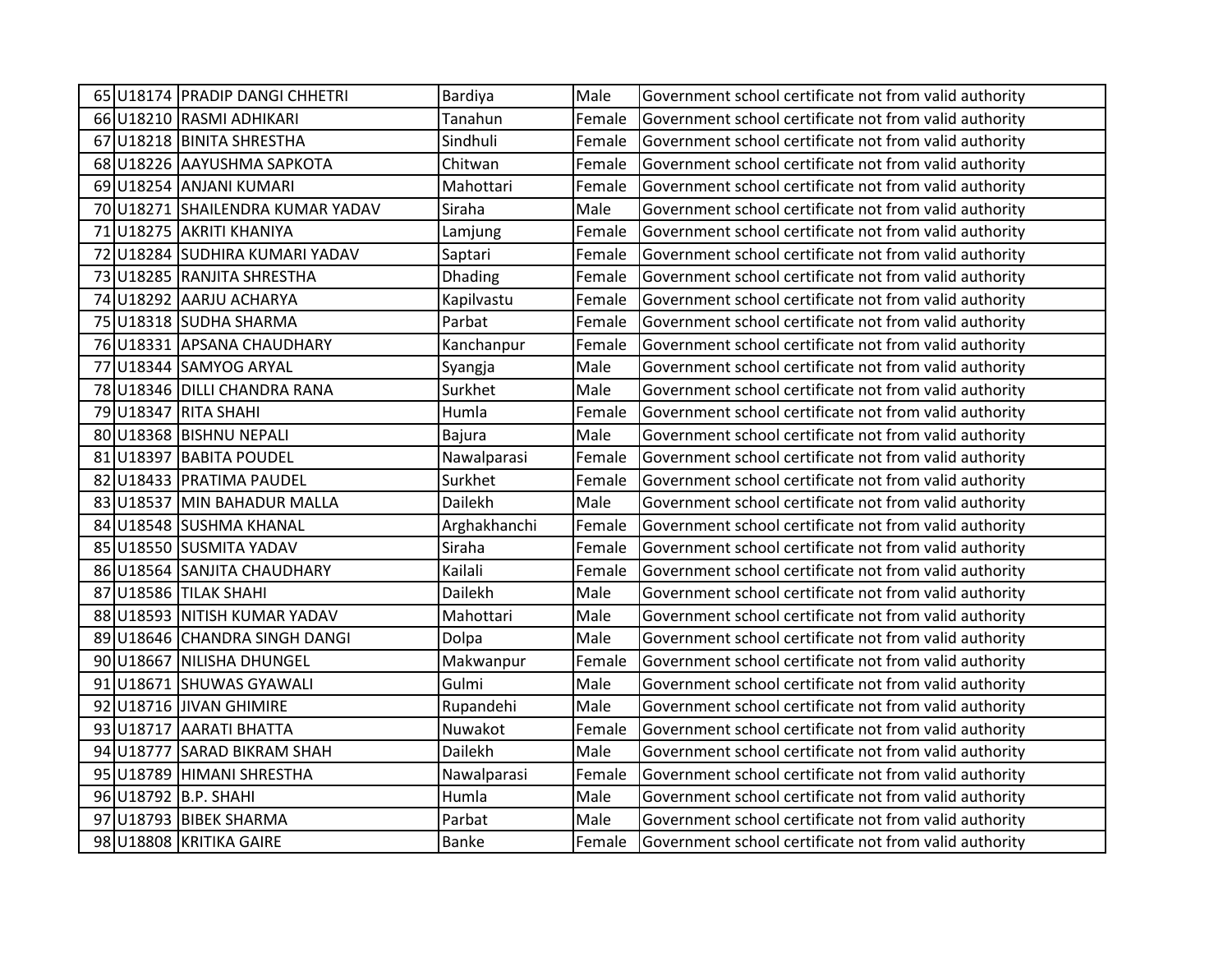|  | 99 U18827 SWOSTIKA SAPKOTA        | Sindhupalchok  | Female | Government school certificate not from valid authority |
|--|-----------------------------------|----------------|--------|--------------------------------------------------------|
|  | 100 U18831 AMRIT RAWAL            | Palpa          | Male   | Government school certificate not from valid authority |
|  | 101 U18851 AJAY BHAT              | Arghakhanchi   | Male   | Government school certificate not from valid authority |
|  | 102 U18863 SAPANA ACHARYA         | <b>Baglung</b> | Female | Government school certificate not from valid authority |
|  | 103 U18866 BIDDHYA KUMARI BASHYAL | Palpa          | Female | Government school certificate not from valid authority |
|  | 104 U18869 NIKITA ADHIKARI        | Sindhuli       | Female | Government school certificate not from valid authority |
|  | 105 U18882 SANJAYA CHAUDHARY      | Kanchanpur     | Male   | Government school certificate not from valid authority |
|  | 106 U18889 KAMAL PAUDEL           | Rupandehi      | Male   | Government school certificate not from valid authority |
|  | 107 U18896 DARSHAN NEUPANE        | Ilam           | Male   | Government school certificate not from valid authority |
|  | 108 U18911 SAMIR PUN              | <b>Baglung</b> | Male   | Government school certificate not from valid authority |
|  | 109 U18925 YOGITA NACHHIRING RAI  | Solukhumbu     | Female | Government school certificate not from valid authority |
|  | 110 U18995 AASHISH SHRESTHA       | Sindhuli       | Male   | Government school certificate not from valid authority |
|  | 111 U18998 SUNIL POKHREL          | Arghakhanchi   | Male   | Government school certificate not from valid authority |
|  | 112 U16299 PAL BAHADUR OLI        | Rukum West     | Male   | Government school certificate not from valid authority |
|  | 113 U16304 NISHA SHRESTHA         | Dolakha        | Female | Government school certificate not from valid authority |
|  | 114 U16306 SNEHA KUMARI YADAV     | Mahottari      | Female | Government school certificate not from valid authority |
|  | 115 U16373 PRAJWAL DAHAL          | Sunsari        | Male   | Government school certificate not from valid authority |
|  | 116 U16377 MADHU KUMARI YADAV     | Morang         | Female | Government school certificate not from valid authority |
|  | 117 U16384 BHARAT BOHARA          | Darchula       | Male   | Government school certificate not from valid authority |
|  | 118 U16390 ANJALI SHRIWASTAV      | Dhanusa        | Female | Government school certificate not from valid authority |
|  | 119 U16417 ASMITA POKHREL         | Sarlahi        | Female | Government school certificate not from valid authority |
|  | 120 U16423 RABI LAMICHHANE        | Dailekh        | Male   | Government school certificate not from valid authority |
|  | 121 U16434 BISMITA POKHREL        | Bardiya        | Female | Government school certificate not from valid authority |
|  | 122 U16448 SMRITI PAUDEL          | Parbat         | Female | Government school certificate not from valid authority |
|  | 123 U16451 SANDIP RAUT            | Mahottari      | Male   | Government school certificate not from valid authority |
|  | 124 U16484 BUDDHISINGH BISTA      | Kalikot        | Male   | Government school certificate not from valid authority |
|  | 125 U16522 SABINA BUDHA CHHETRI   | Banke          | Female | Government school certificate not from valid authority |
|  | 126 U16524 NABIN KUMAR RAY        | Sarlahi        | Male   | Government school certificate not from valid authority |
|  | 127 U16534 DILIP KUMAR SHAHI      | Kalikot        | Male   | Government school certificate not from valid authority |
|  | 128 U16546 PRATIMA NEPAL          | <b>Dhading</b> | Female | Government school certificate not from valid authority |
|  | 129 U16553 SWAPNIL RAJ PANDEY     | <b>Dhading</b> | Male   | Government school certificate not from valid authority |
|  | 130 U16564 ARBIND SINGH           | Bara           | Male   | Government school certificate not from valid authority |
|  | 131 U16569 SUNIL CHILUWAL         | Lamjung        | Male   | Government school certificate not from valid authority |
|  | 132 U16573 SANGAM GC              | Nawalpur       | Male   | Government school certificate not from valid authority |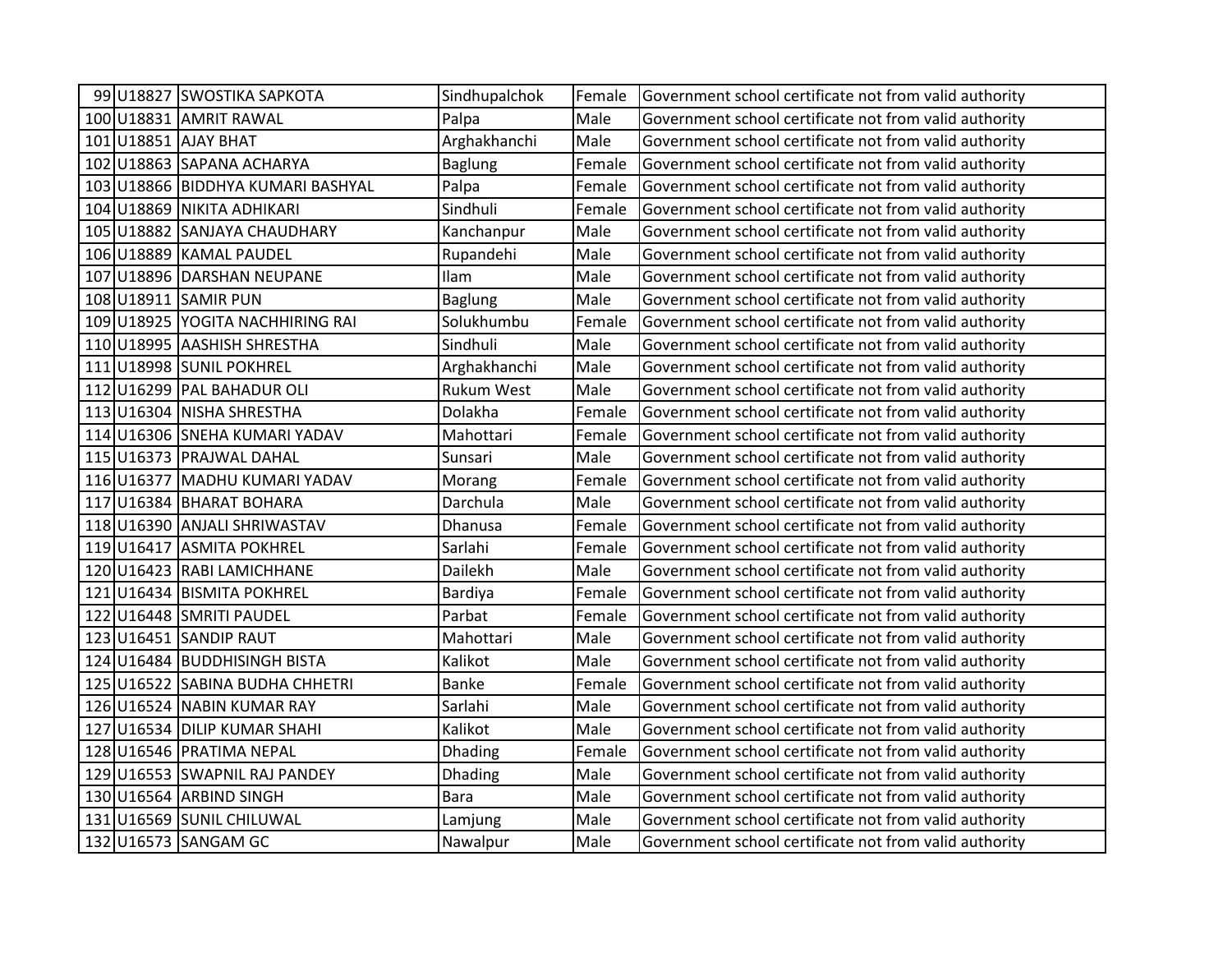|  | 133 U16575 DEBINDRA RAJ JOSHI       | Bajhang        | Male          | Government school certificate not from valid authority |
|--|-------------------------------------|----------------|---------------|--------------------------------------------------------|
|  | 134 U18608 MANISH G.C               | Rupandehi      | Male          | Government school certificate not from valid authority |
|  | 135 U18791 BISHAL BASNET            | Salyan         | Male          | Government school certificate not from valid authority |
|  | 136 U18870 NITESH BHATTARAI         | Chitwan        | Male          | Government school certificate not from valid authority |
|  | 137 U17033 BISESTA ARYAL            | Nawalparasi    | Female        | Government school certificate not from valid authority |
|  | 138 U16616  KABITA KUMARI RAJBANSHI | Manang         | Female        | Government school certificate not from valid authority |
|  | 139 U16649 MADAN NEPALI             | Dailekh        | Male          | Government school certificate not from valid authority |
|  | 140 U17298 SUSHILA PAUDEL           | Chitwan        | Female        | Government school certificate not from valid authority |
|  | 141 U18020  AARTI KUMARI            | <b>Dhanusa</b> | <b>Female</b> | Government school certificate not from valid authority |
|  | 142 U18176 SUNIL NEPALI             | Lamjung        | Male          | Government school certificate not from valid authority |
|  | 143 U18189 BISHAL SHRESTHA          | Gorkha         | Male          | Government school certificate not from valid authority |
|  | 144 U18219  TANJIRA FARHEEN         | Mahottari      | Female        | Government school certificate not from valid authority |
|  | 145 U18260 ANUJA PARIYAR            | Dang           | <b>Female</b> | Government school certificate not from valid authority |
|  | 146 U18442  NAVRAJ B.C.             | Dailekh        | Male          | Government school certificate not from valid authority |
|  | 147 U18526 AADARSH MISHRA           | Rautahat       | Male          | Government school certificate not from valid authority |
|  | 148 U18840 SOMIYA KANDEL            | Palpa          | <b>Female</b> | Government school certificate not from valid authority |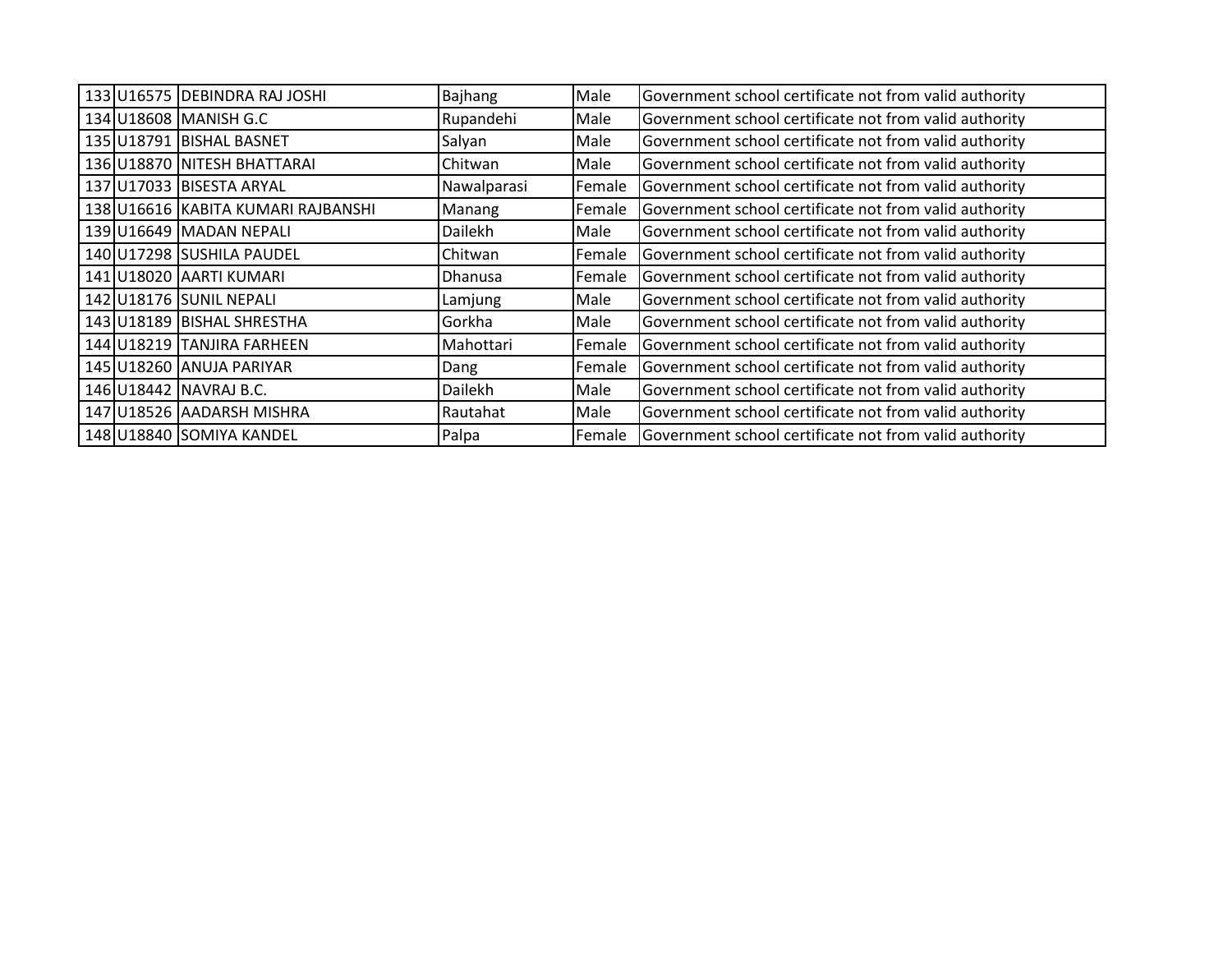

विषय :- प्रमाणित सम्बन्धमा ।

श्री जो जससंग सम्बन्धित छ।

प्रस्तुत विषयमा यस जिल्ला स्थित श्री लक्ष्मी माध्यमिक विद्यालय श्रीमञ्जाङ, दोर्दी-३, लमजुड सरकारी अनुदान प्राप्त सामुदायिक विद्यालय भएको व्यहोरा यस इकाईको अभिलेख अनुसार प्रमाणित गरिन्छ । SAMP<sup>20092192</sup>